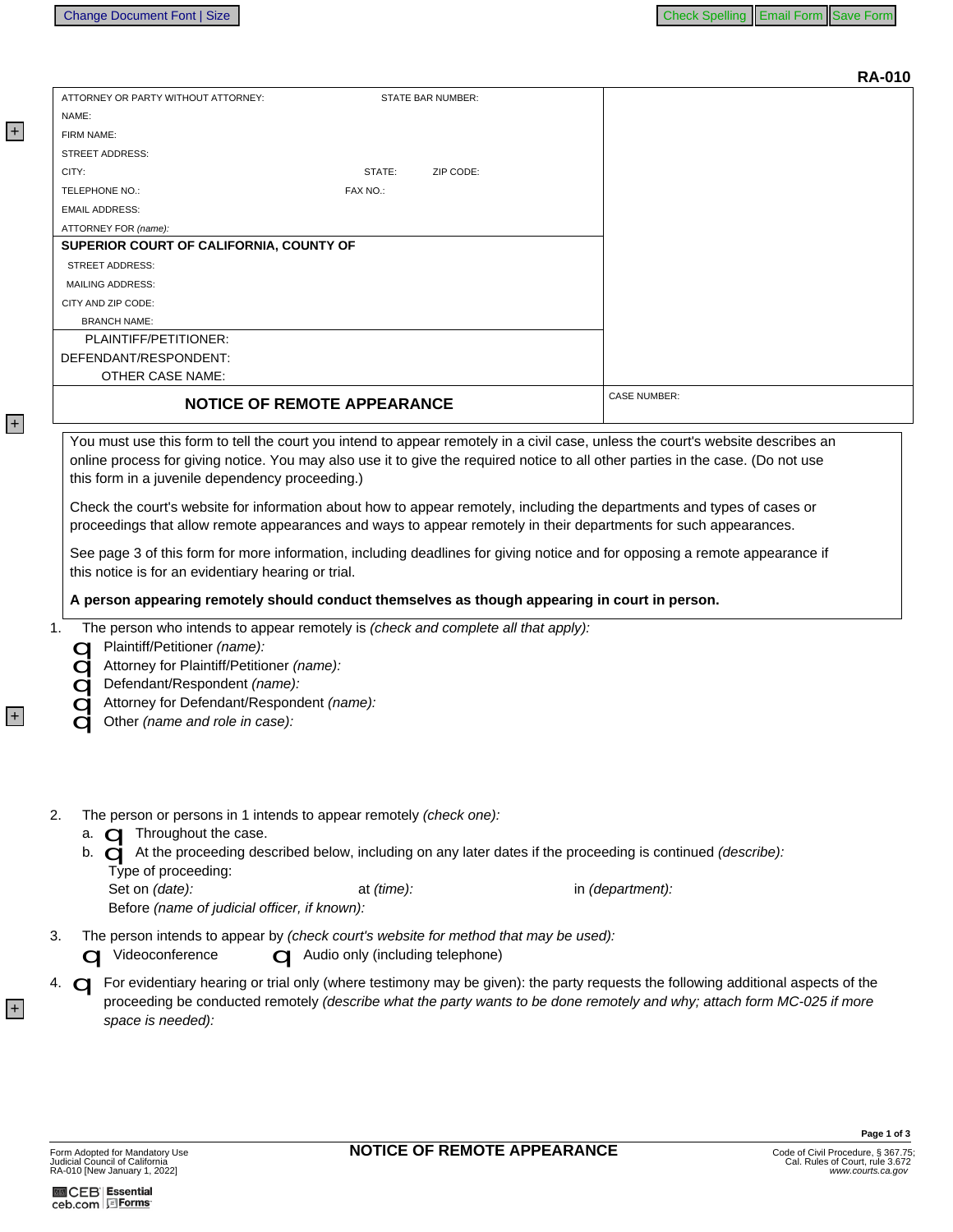| ۰.<br>ı<br>r | м<br>г |
|--------------|--------|
|--------------|--------|

| DEFENDANT:                                                                                                                                                                                                                                                                                                                                                                                                                                                                                                                                           | <b>RA-010</b><br><b>CASE NUMBER:</b>                                                                                                                                                                                                                                                                        |
|------------------------------------------------------------------------------------------------------------------------------------------------------------------------------------------------------------------------------------------------------------------------------------------------------------------------------------------------------------------------------------------------------------------------------------------------------------------------------------------------------------------------------------------------------|-------------------------------------------------------------------------------------------------------------------------------------------------------------------------------------------------------------------------------------------------------------------------------------------------------------|
| I agree to keep the proceeding confidential to the same extent as would be required if I were appearing in person.<br>Date:                                                                                                                                                                                                                                                                                                                                                                                                                          |                                                                                                                                                                                                                                                                                                             |
| (TYPE OR PRINT NAME)                                                                                                                                                                                                                                                                                                                                                                                                                                                                                                                                 | (SIGNATURE)<br><b>Notice to Other Parties</b>                                                                                                                                                                                                                                                               |
| Anyone intending to appear remotely must provide notice to all other parties by the deadlines stated in Cal. Rules of Court,<br>rule 3.672, and described on the next page. Notice may be provided orally, electronically, or by giving the other parties this<br>form in a way to ensure it is received by the applicable deadline. The party must tell the court this was done either by filing a<br>proof of service (this may be done on forms POS-040 or POS-050 for electronic service) or by completing and signing the<br>declaration below. |                                                                                                                                                                                                                                                                                                             |
| Mail: By mailing them a copy of this form (write the mailing address in d.)<br>Overnight delivery: By having a copy of this form delivered overnight (write the delivery address in d.)<br>Electronic notice: By e-mail or text message (write the e-mail or phone number in d.)<br>Phone: By telling them over the telephone or leaving them voice mail (write the phone number in d.), or<br>In person: By giving them a copy of this form in person, or by telling them orally in person (write the address in d.)                                | <b>Declaration of Notice</b><br>I gave notice that I intend to appear remotely to the other parties or persons entitled to receive notice in this case as stated below.<br>Complete one item below for each person notice was given to, and enter one of the following options for "Method of notice" in c. |
| <b>Plaintiff/Petitioner</b><br>Name:<br>а.<br>Date of notice:<br>b.<br>Method of notice:<br>c.<br>d. Address (mailing, in-person, or email) or phone number:                                                                                                                                                                                                                                                                                                                                                                                         | 2.<br>Attorney for:<br>a. Name:<br>Date of notice:<br>b.<br>Method of notice:<br>C.<br>d. Address (mailing, in-person, or email) or phone number:                                                                                                                                                           |
| Defendant/Respondent<br>Name:<br>а.<br>b. Date of notice:<br>Method of notice:<br>c.<br>d. Address (mailing, in-person, or email) or phone number:                                                                                                                                                                                                                                                                                                                                                                                                   | Attorney for:<br>4.<br>Name:<br>а.<br>Date of notice:<br>b.<br>Method of notice:<br>c.<br>d. Address (mailing, in-person, or email) or phone number:                                                                                                                                                        |
| <b>C</b> Other (specify):<br>Name:<br>а.<br>Date of notice:<br>b.<br>Method of notice:<br>d. Address (mailing, in-person, or email) or phone number:                                                                                                                                                                                                                                                                                                                                                                                                 | 6.<br>Attorney for:<br>Name:<br>a.<br>Date of notice:<br>Method of notice:<br>d. Address (mailing, in-person, or email) or phone number:                                                                                                                                                                    |
| <b>C</b> Other (specify):<br>Name:<br>а.<br>Date of notice:<br>b.                                                                                                                                                                                                                                                                                                                                                                                                                                                                                    | 8.<br>Other (specify):<br>Name:<br>a.<br>Date of notice:<br>Method of notice:<br>d. Address (mailing, in-person, or email) or phone number:                                                                                                                                                                 |
| Method of notice:<br>d. Address (mailing, in-person, or email) or phone number:                                                                                                                                                                                                                                                                                                                                                                                                                                                                      |                                                                                                                                                                                                                                                                                                             |

(TYPE OR PRINT NAME)

RA-010 [New January 1, 2022]

+

+

+

+

(SIGNATURE)